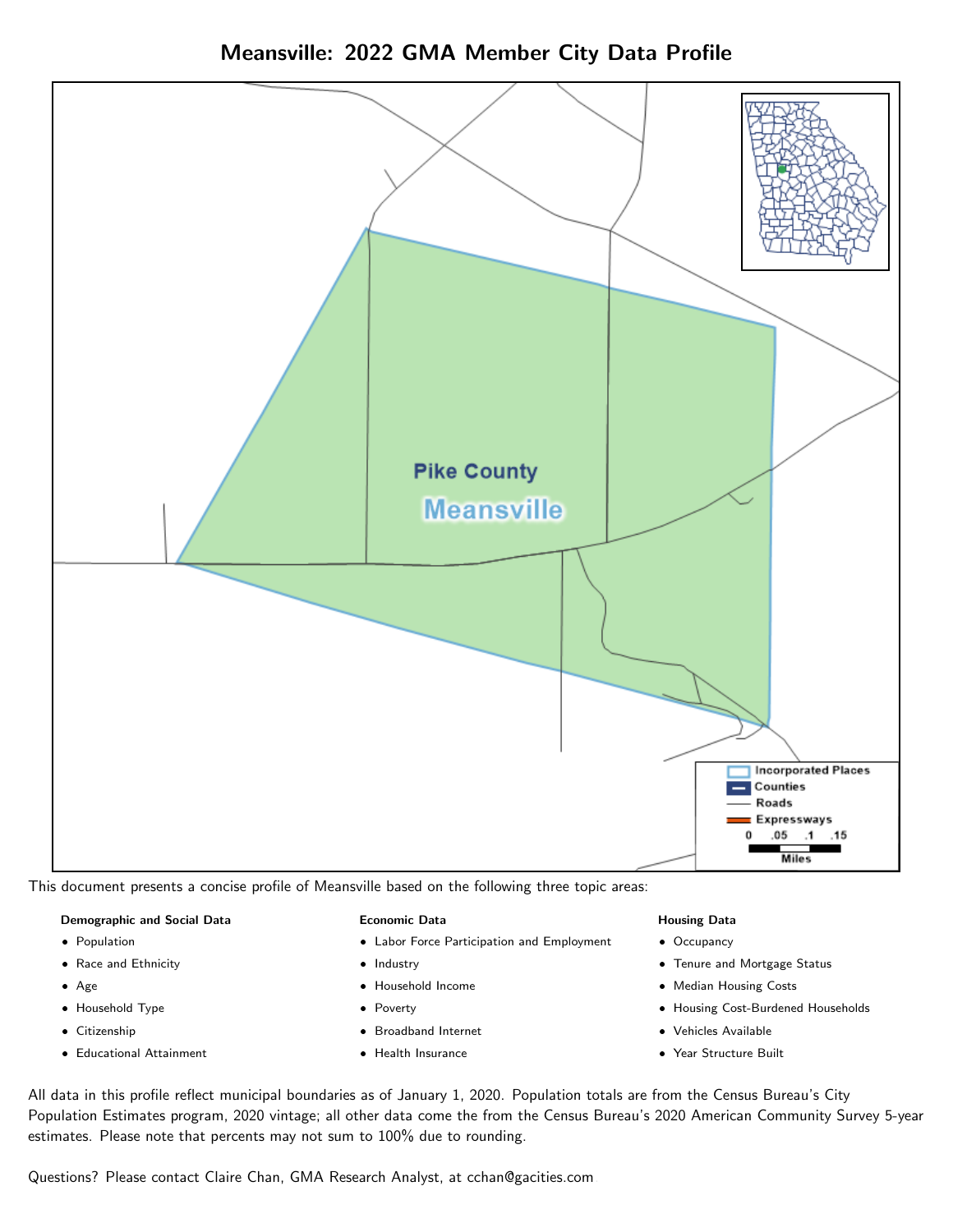# Meansville: Demographic and Social





# **Citizenship**

Age

| Native Born<br>100% |  |
|---------------------|--|

Source: American Community Survey, 2020 5-year estimates, table B05002 Source: American Community Survey, 2020 5-year estimates, table B15002

## Race and Ethnicity



Source: U.S. Census Bureau, City Population Estimates, 2020 vintage Source: American Community Survey, 2020 5-year estimates, table B03002

# Household Type



Source: American Community Survey, 2020 5-year estimates, table B01001 Source: American Community Survey, 2020 5-year estimates, table B11001

### Educational Attainment



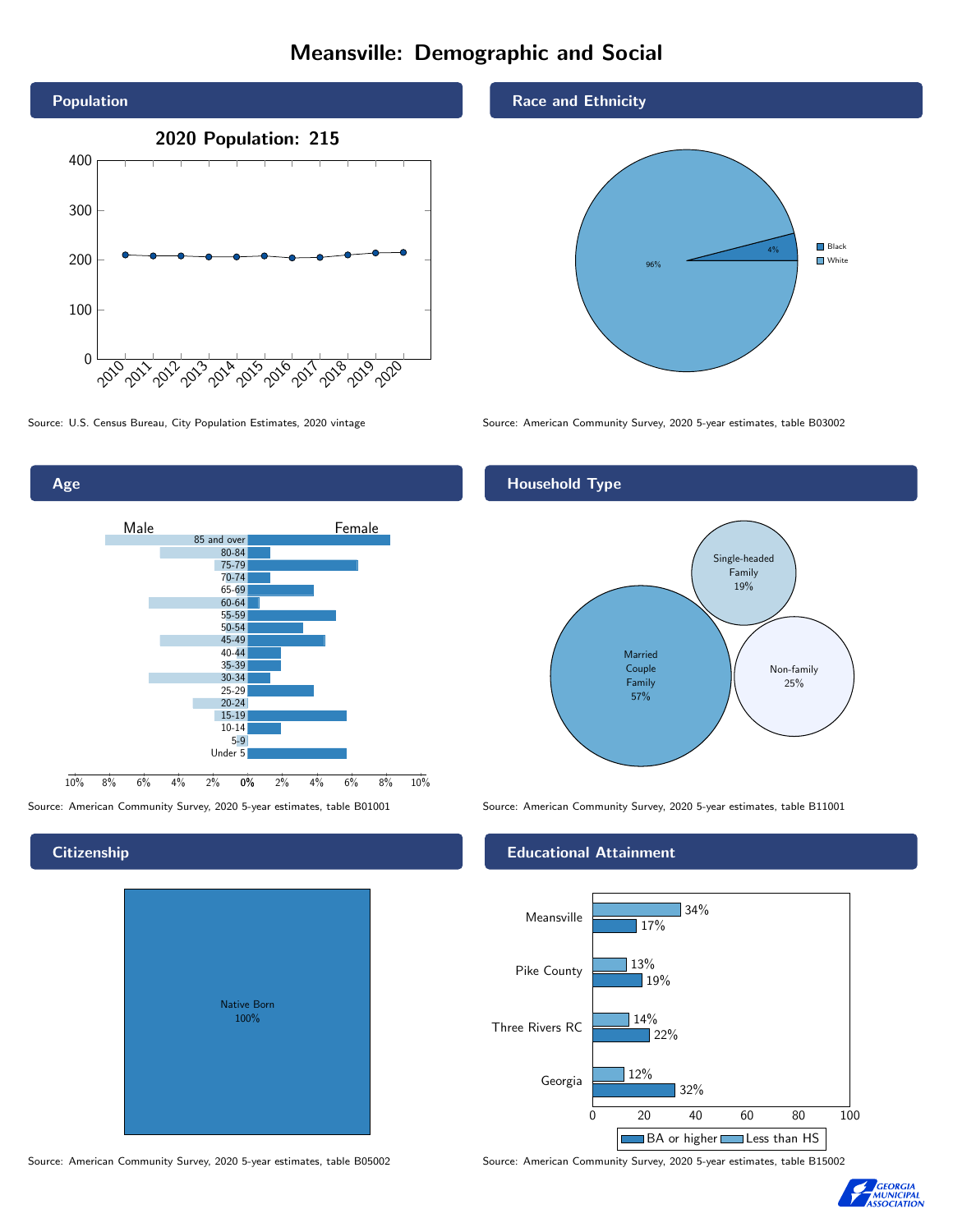# Meansville: Economic



Source: American Community Survey, 2020 5-year estimates, table B23001 Note: Unemployment rate is based upon the civilian labor force.



Source: American Community Survey, 2020 5-year estimates, tables B19013 and B19025 Source: American Community Survey, 2020 5-year estimates, table B17010



Source: American Community Survey, 2020 5-year estimates, table B28002 Source: American Community Survey, 2020 5-year estimates, table B18135

#### Industry

| Agriculture, forestry, fishing and hunting, and mining      |       |
|-------------------------------------------------------------|-------|
| Construction                                                |       |
| Manufacturing                                               | $0\%$ |
| <b>Wholesale Trade</b>                                      | 2%    |
| Retail Trade                                                | 21%   |
| Transportation and warehousing, and utilities               |       |
| Information                                                 |       |
| Finance and insurance, real estate, rental, leasing         |       |
| Professional, scientific, mgt, administrative, waste mgt    |       |
| Educational services, and health care and social assistance |       |
| Arts, entertainment, recreation, accommodation, food        |       |
| service                                                     |       |
| Other services, except public administration                |       |
| Public administration                                       |       |

Source: American Community Survey, 2020 5-year estimates, table C24030

# Poverty



# **Health Insurance**